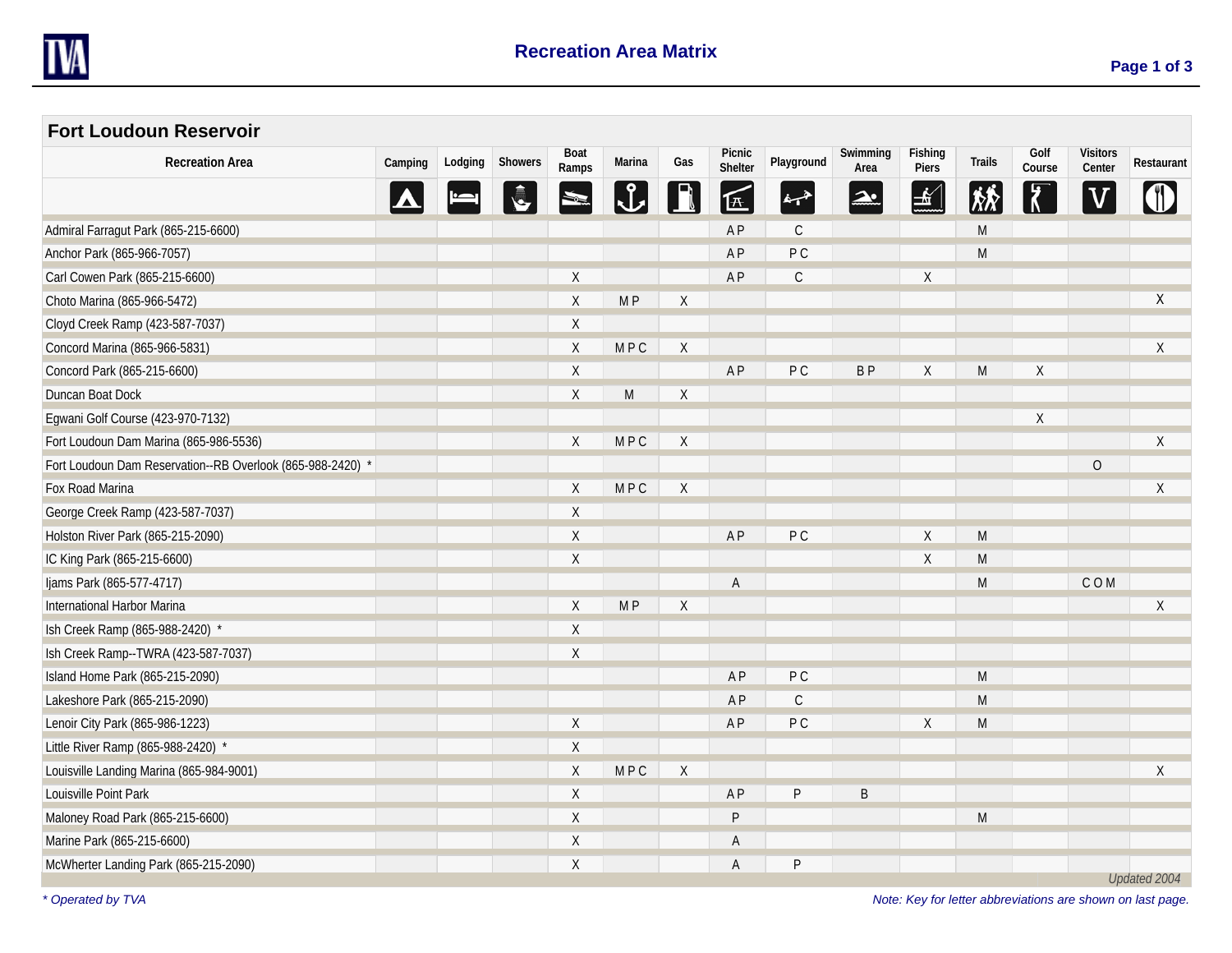

 $\sim$ 

| Fort Loudoun Reservoir -- Continued               |                |         |         |               |                |     |                   |                |                  |                  |                                                                                                            |                |                           |              |
|---------------------------------------------------|----------------|---------|---------|---------------|----------------|-----|-------------------|----------------|------------------|------------------|------------------------------------------------------------------------------------------------------------|----------------|---------------------------|--------------|
| <b>Recreation Area</b>                            | Camping        | Lodging | Showers | Boat<br>Ramps | Marina         | Gas | Picnic<br>Shelter | Playground     | Swimming<br>Area | Fishing<br>Piers | Trails                                                                                                     | Golf<br>Course | <b>Visitors</b><br>Center | Restaurant   |
|                                                   |                |         |         |               |                |     |                   |                |                  |                  |                                                                                                            |                |                           |              |
| Millers Landing Ramp (423-587-7037)               |                |         |         | $\chi$        |                |     |                   |                |                  |                  |                                                                                                            |                |                           |              |
| Neyland Drive Ramp (865-215-2090)                 |                |         |         | X             |                |     |                   |                |                  |                  |                                                                                                            |                |                           |              |
| PJ's Landing Marina (865-988-6684)                |                |         |         |               | ${\sf M}$      |     |                   |                |                  |                  |                                                                                                            |                |                           |              |
| Parks Ferry Ramp (423-587-7037)                   |                |         |         | X             |                |     |                   |                |                  |                  |                                                                                                            |                |                           |              |
| Poland Creek Recreation Area (865-977-4340)       | E N            |         | Χ       | X             |                |     | A                 |                |                  |                  |                                                                                                            |                |                           |              |
| Rockford Community Park                           |                |         |         |               |                |     | A <sub>P</sub>    | P              |                  |                  |                                                                                                            |                |                           |              |
| Rockford Ramp (423-587-7037)                      |                |         |         | X             |                |     |                   |                |                  |                  |                                                                                                            |                |                           |              |
| Scottish Pike Park (865-215-2090)                 |                |         |         |               |                |     | <b>AP</b>         | P              |                  |                  | M                                                                                                          |                |                           |              |
| Sequoyah Park (865-215-2090)                      |                |         |         | X             |                |     | A                 | P <sub>C</sub> |                  |                  | M                                                                                                          |                |                           |              |
| Silo Ramp (423-587-7037)                          |                |         |         | X             |                |     |                   |                |                  |                  |                                                                                                            |                |                           |              |
| Singleton Ramp (865-988-2420) *                   |                |         |         | X             |                |     |                   |                |                  |                  |                                                                                                            |                |                           |              |
| Southlake RV Park (865-573-1837)                  | E <sub>N</sub> |         |         |               |                |     |                   | P C            | P                |                  |                                                                                                            |                |                           |              |
| Stock Creek Ramp (423-587-7037)                   |                |         |         | X             |                |     |                   |                |                  |                  |                                                                                                            |                |                           |              |
| Third Creek/Neyland Drive Greenway (865-215-2090) |                |         |         |               |                |     |                   |                |                  |                  | M                                                                                                          |                |                           |              |
| Volunteer Landing (865-215-4248)                  |                |         |         |               | $\mathsf C$    | X   | P                 | P              |                  |                  | $\mathsf{M}% _{T}=\mathsf{M}_{T}\!\left( a,b\right) ,\ \mathsf{M}_{T}=\mathsf{M}_{T}\!\left( a,b\right) ,$ |                | $\mathsf{C}$              | $\sf X$      |
| <b>Willow Point Marina</b>                        |                |         |         | Χ             | M <sub>P</sub> | X   |                   |                |                  |                  |                                                                                                            |                |                           | X            |
| Yarberry Recreation Area (865-755-3471)           | E N            |         |         | X             |                |     |                   |                | B                |                  |                                                                                                            |                |                           |              |
|                                                   |                |         |         |               |                |     |                   |                |                  |                  |                                                                                                            |                |                           | Updated 2004 |

*\* Operated by TVA Note: Key for letter abbreviations are shown on last page.*